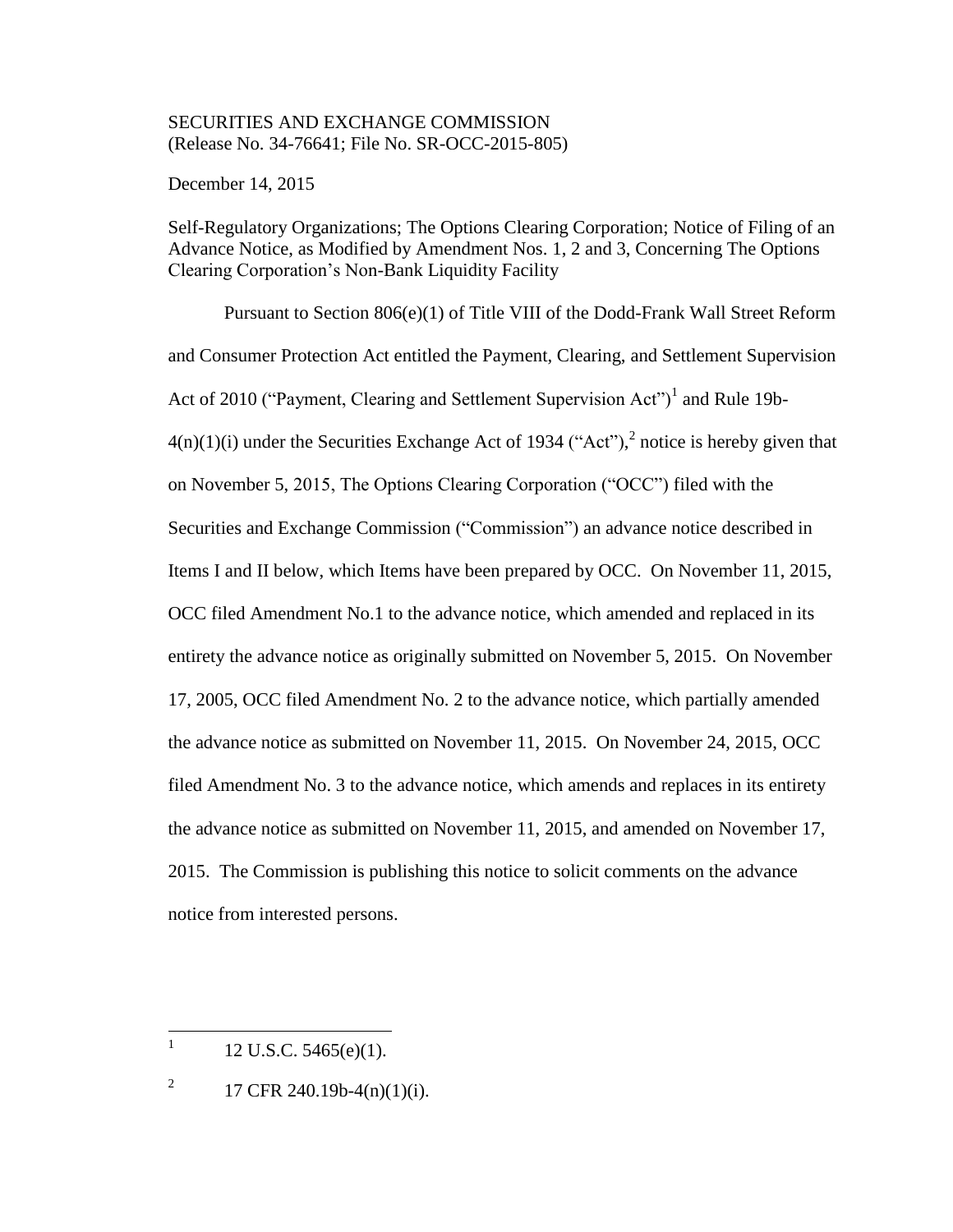### I. Clearing Agency's Statement of the Terms of Substance of the Advance Notice

As discussed in more detail below, this advance notice is filed by OCC in connection with a proposed change to: (i) extend the existing confirmation ("Existing Confirmation")<sup>3</sup> for one year under the Master Repurchase Agreement ("MRA") with the same terms and conditions; (ii) enter into a second confirmation ("Second Confirmation," and collectively with the Existing Confirmation, "Confirmations") under the MRA also on the same terms and conditions except with an expiration date in June 2016; and (iii) maintain, between the Existing Confirmation and Second Confirmation, an aggregate commitment amount of no less than \$1 billion and no greater than \$1.5 billion under the non-bank liquidity facility ("Non-Bank Liquidity Facility") with the existing institutional investor ("Counterparty") and its agent. $4$ 

By this notice, OCC requests that the Commission not object to the foregoing proposed changes for renewing, in the future, the Existing Confirmation and the Second Confirmation on the same terms and conditions<sup>5</sup> with the same Counterparty without

5 For the purposes of clarity, OCC would not consider changes to the costs of entering into a Confirmation, or the rate of a transaction permitted under a Confirmation, a change to a term or condition that would require the filing of a

 $\frac{1}{3}$ The Existing Confirmation is the original \$1 billion Master Confirmation executed under the Master Repurchase Agreement as described in Securities Exchange Act Release No. 73979 (January 2, 2015), 80 FR 1062 (January 8, 2015) (SR-OCC-2014-809).

<sup>&</sup>lt;sup>4</sup> OCC intends the commitment amount of the Second Confirmation to be \$500 million and the commitment amount of the extended Existing Confirmation to be \$500 million. OCC would have the flexibility to change the commitment amount of each Confirmation at each renewal provided that at all times OCC would maintain the aggregate commitment level between the two Confirmations under the Non-Bank Liquidity Facility at no less than \$1 billion and no greater than \$1.5 billion. The MRA and any effective Confirmation(s) constitute the Non-Bank Liquidity Facility.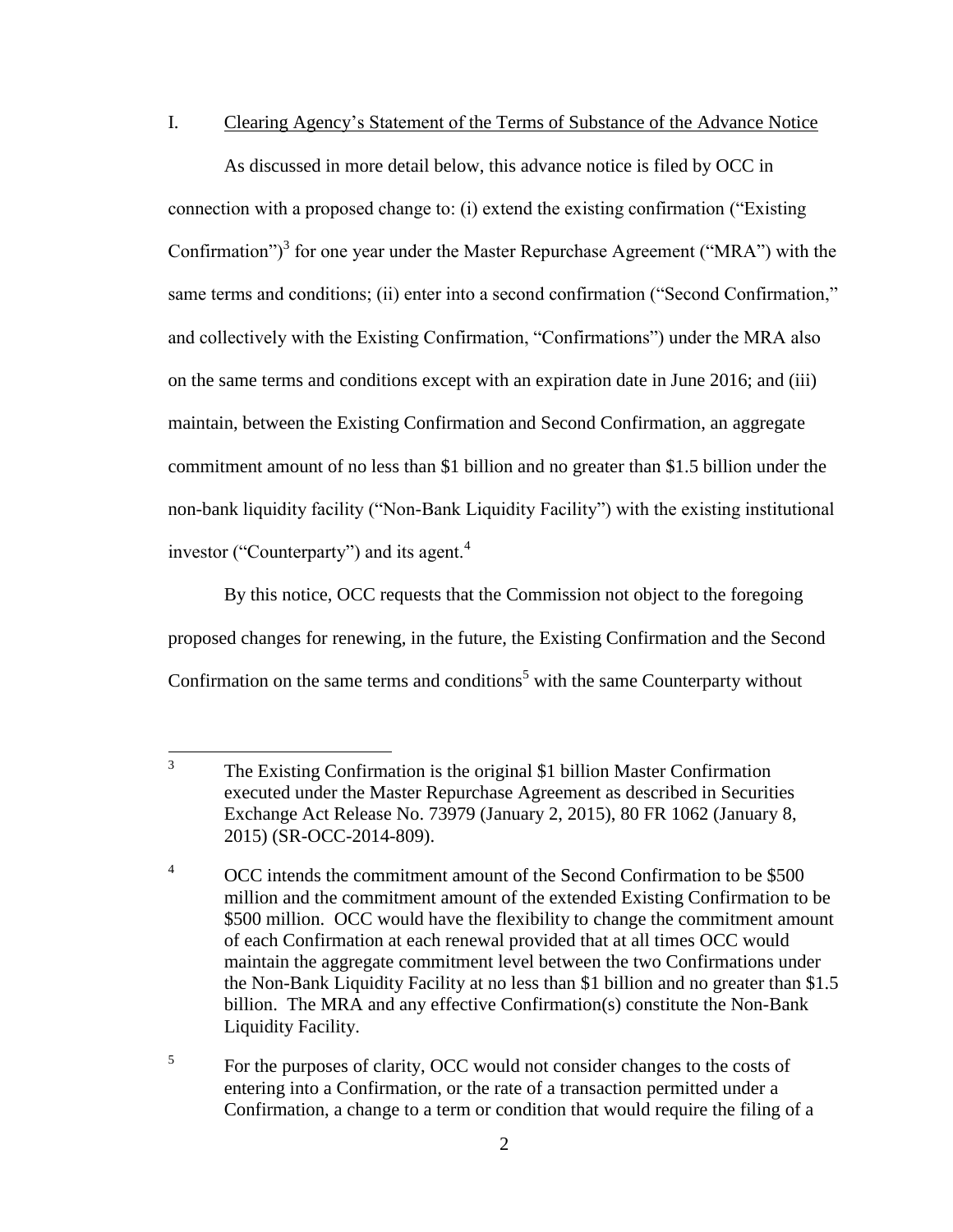filing an advance notice concerning the renewal, provided that there has been no negative change to the Counterparty's credit profile or the Counterparty has not experienced a material adverse change (as defined below) since entering into the Confirmations or the latest renewal of the either Confirmation, whichever is later.

# II. Clearing Agency's Statement of the Purpose of, and Statutory Basis for, the Advance Notice

In its filing with the Commission, OCC included statements concerning the purpose of and basis for the advance notice and discussed any comments it received on the advance notice. The text of these statements may be examined at the places specified in Item IV below. OCC has prepared summaries, set forth in sections A and B below, of the most significant aspects of these statements.

# (A) Clearing Agency's Statement on Comments on the Advance Notice Received from Members, Participants, or Others

Written comments were not and are not intended to be solicited with respect to the advance notice and none have been received.

 $\overline{\phantom{a}}$ 

subsequent advance notice filing provide that such costs or rate is at the then prevailing market rate.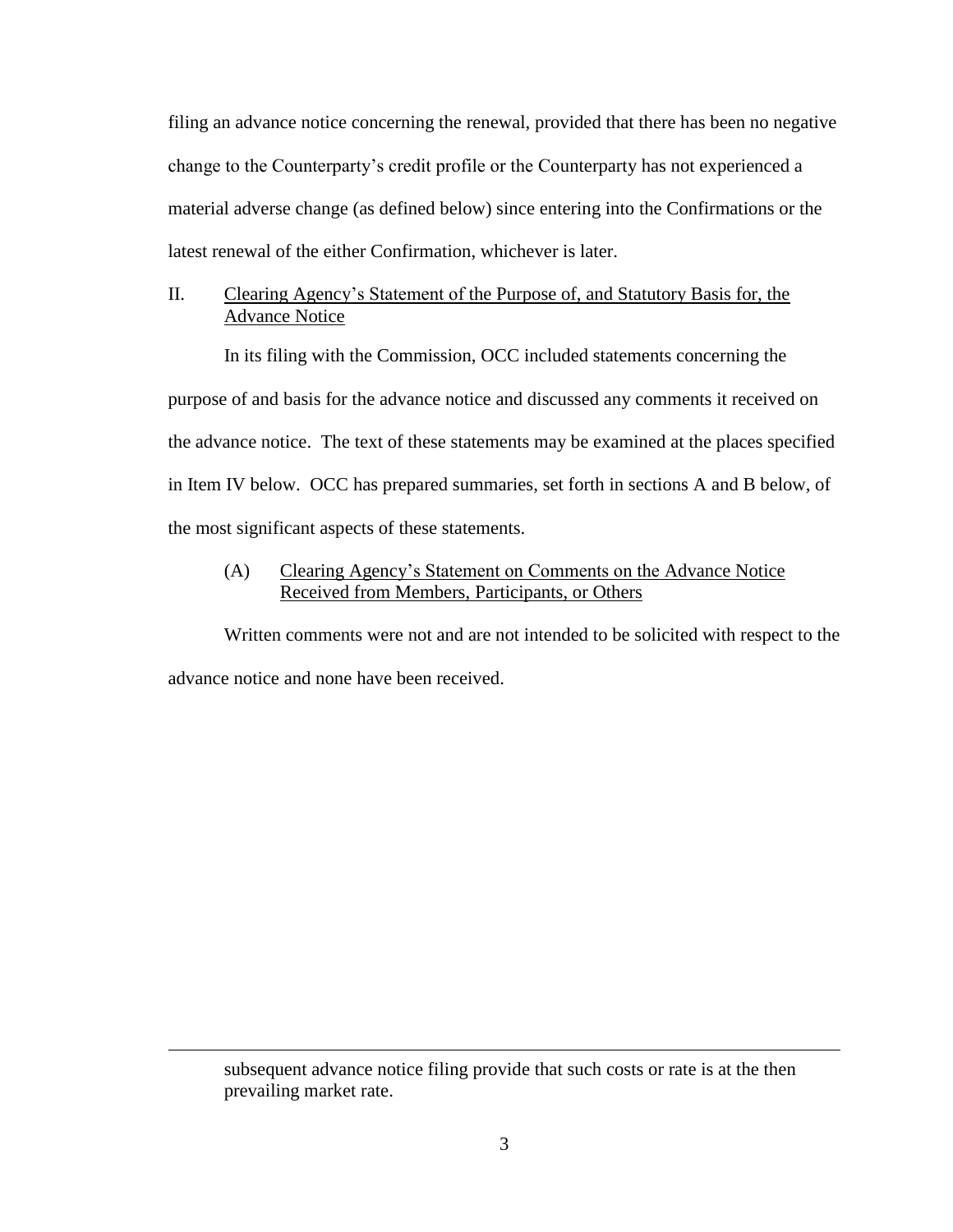# (B) Advance Notice Filed Pursuant to Section 806(e) of the Payment, Clearing and Settlement Supervision Act

This Amendment No. 3 to SR-OCC-2015-805 ("Filing") amends and replaces in its entirety the Filing as originally submitted on November 5, 2015, and amended on November 11, 2015 and November 17, 2015. The purpose of this Amendment No. 3 to the Filing is to clarify the conditions under which OCC would be permitted to renew either of the Confirmations without filing a subsequent advance notice filing.

## *Description of Change*

This advance notice is filed by OCC in connection with a proposed change to: (i) extend the Existing Confirmation, for one year under the MRA, with the same terms and conditions, for a commitment amount of \$500 million; (ii) enter into a Second Confirmation under the MRA, also on the same terms and conditions, except with an expiration date in June 2016, for a commitment amount of \$500 million; and, (iii) maintain, between the Existing Confirmation and Second Confirmation, an aggregate commitment amount of no less than \$1 billion and no greater than \$1.5 billion under the Non-Bank Liquidity Facility with the existing Counterparty and its agent.<sup>6</sup> The Second Confirmation has the same terms, conditions, operations, and mechanics as the Existing Confirmation, except for the expiration date and commitment amount.

## *Background*

OCC's overall liquidity plan provides it with access to a diverse set of liquidity funding sources, which include bank borrowing arrangements (i.e., OCC's syndicated

 6 The substantive terms regarding each additional transaction are set forth in the OCC Committed Repo Program Summary of Indicative Terms, which are attached hereto as Exhibits 3A and 3B. Such exhibits are non-public documents for which OCC has submitted a request for confidential treatment to the Commission.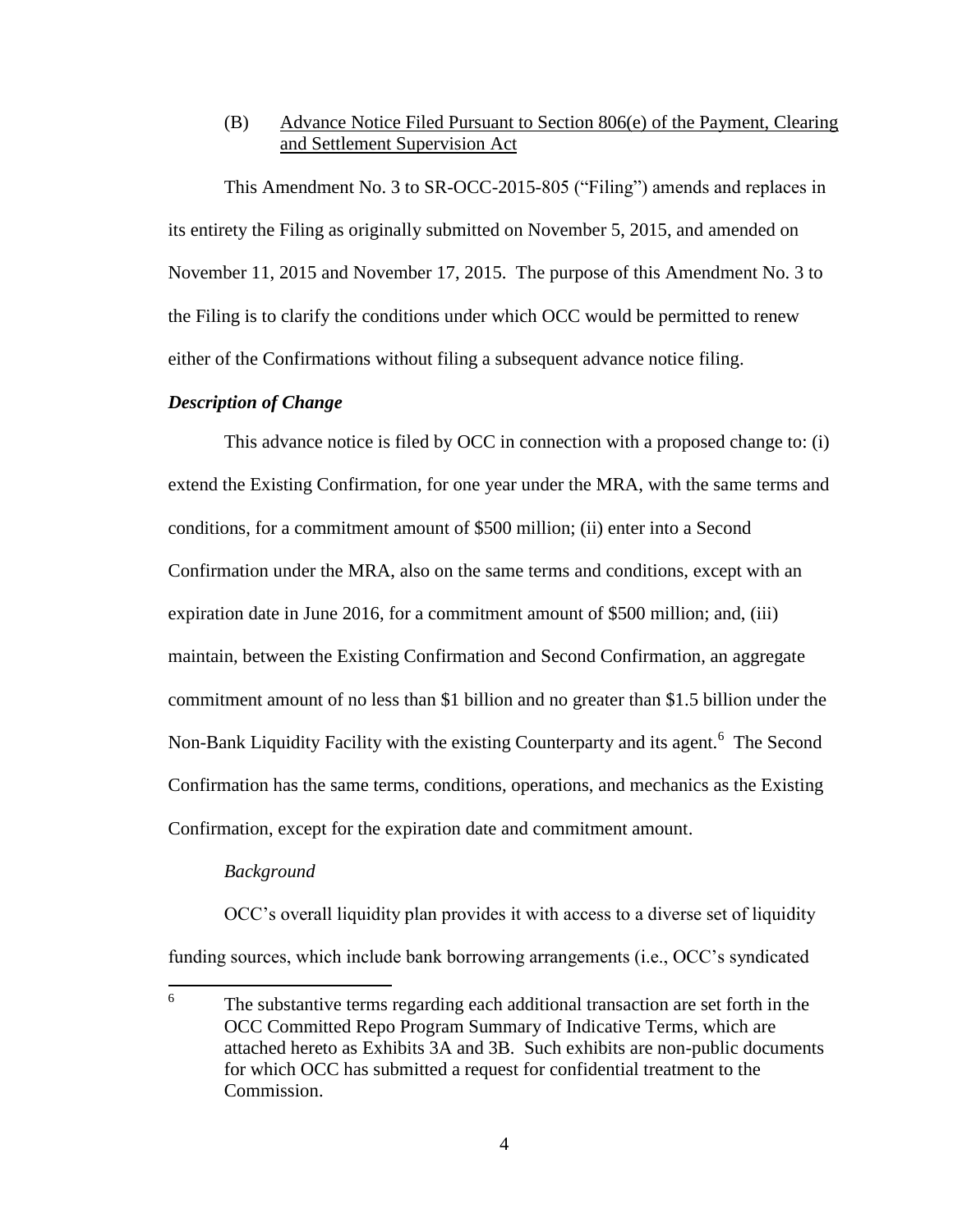credit facility<sup>7</sup>) and the Non-Bank Liquidity Facility. The Non-Bank Liquidity Facility is designed to reduce the concentration of OCC's counterparty exposure with respect to its overall liquidity plan by diversifying its lender base among banks and non-bank, nonclearing member institutional investors, such as pension funds or insurance companies.

The currently approved Non-Bank Liquidity Facility is comprised of two parts: the MRA and the Existing Confirmation, which contains certain individualized terms and conditions of transactions executed between OCC, an institutional investor and its agent. The MRA is structured like a typical repurchase arrangement in which the buyer (i.e., the Counterparty) would purchase from OCC, from time to time, United States government securities ("Eligible Securities").<sup>8</sup>

OCC, as the seller, would transfer Eligible Securities to the buyer in exchange for a payment by the buyer to OCC in immediately available funds ("Purchase Price"). The buyer would simultaneously agree to transfer the purchased securities back to OCC at a specified later date ("Repurchase Date") or on OCC's demand against the transfer of funds by OCC to the buyer in an amount equal to the outstanding Purchase Price plus the accrued and unpaid price differential (together, "Repurchase Price"), which is the interest component of the Repurchase Price.

<sup>7</sup> See Securities Exchange Act Release No. 76062 (October 1, 2015), 80 FR 64028 (October 22, 2015) (SR-OCC-2015-803).

<sup>&</sup>lt;sup>8</sup> OCC would use U.S. government securities that are included in clearing fund contributions by clearing members and margin deposits of any clearing member that has been suspended by OCC for the repurchase arrangements. Article VIII, Section 5(e) of OCC's By-Laws and OCC Rule 1104(b) authorize OCC to obtain funds from third parties through securities repurchases using these sources. The officers who may exercise this authority include the Executive Chairman and the President.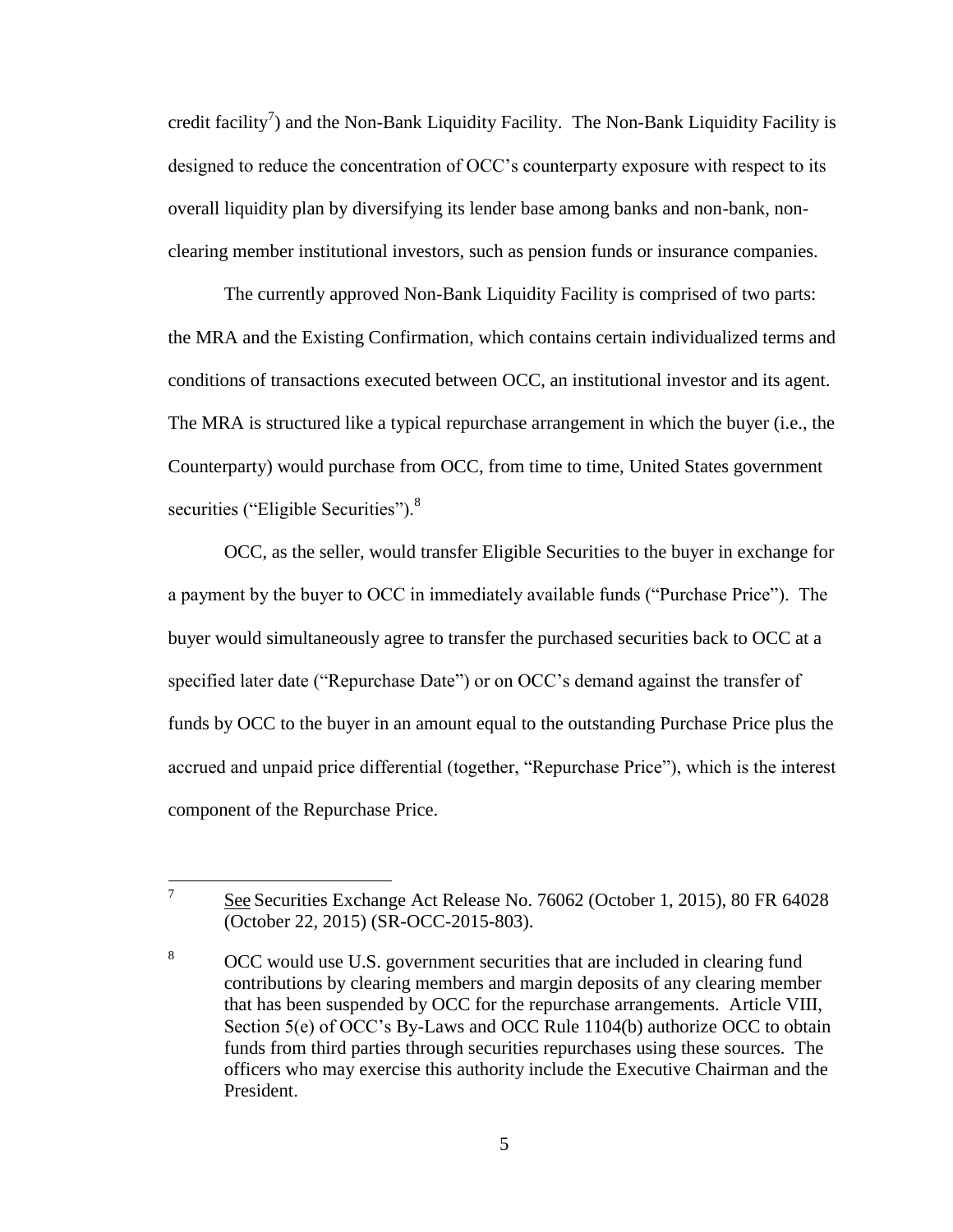The Confirmations establish tailored provisions of the actual repurchase transactions permitted under the MRA. By entering into the Confirmation, the Counterparty is obligated to enter repurchase transactions even if OCC experiences a material adverse change, <sup>9</sup> funds must be made available to OCC within 60 minutes of OCC's delivering eligible securities, and the institutional investor is not permitted to rehypothecate purchased securities.<sup>10</sup> Additionally, the Confirmations set forth the terms and maximum dollar amounts of the transaction permitted under the MRA.

# *Extension of the Existing Confirmation*

In order to provide continued access to liquidity resources, OCC is also proposing to extend the Existing Confirmation under the Non-Bank Liquidity Facility. The extended Existing Confirmation would have the same terms, conditions, operations, and mechanics as the Existing Confirmation entered into under the Non-Bank Liquidity Facility, but for the expiration date, which would be January 2017, and the commitment amount, which would be  $$500$  million.<sup>11</sup>

The extended Existing Confirmation would, for example, continue to state that OCC is entitled to receive funds from the Non-Bank Liquidity Facility within 60 minutes of a request for such monies and delivery of eligible securities. The buyer would not be able to rehypothocate eligible securities sold to it in connection with a Non-Bank

 $\overline{9}$ When included in a contract, a "material adverse change" is typically defined as a change that would have a materially adverse effect on the business or financial condition of a company.

 $\frac{10}{2}$  See Securities Exchange Act Release No. 73979 (January 2, 2015), 80 FR 1062 (January 8, 2015) (SR-OCC-2014-809).

<sup>&</sup>lt;sup>11</sup> See Securities Exchange Act Release No. 73979 (January 2, 2015), 80 FR 1062 (January 8, 2015) (SR-OCC-2014-809).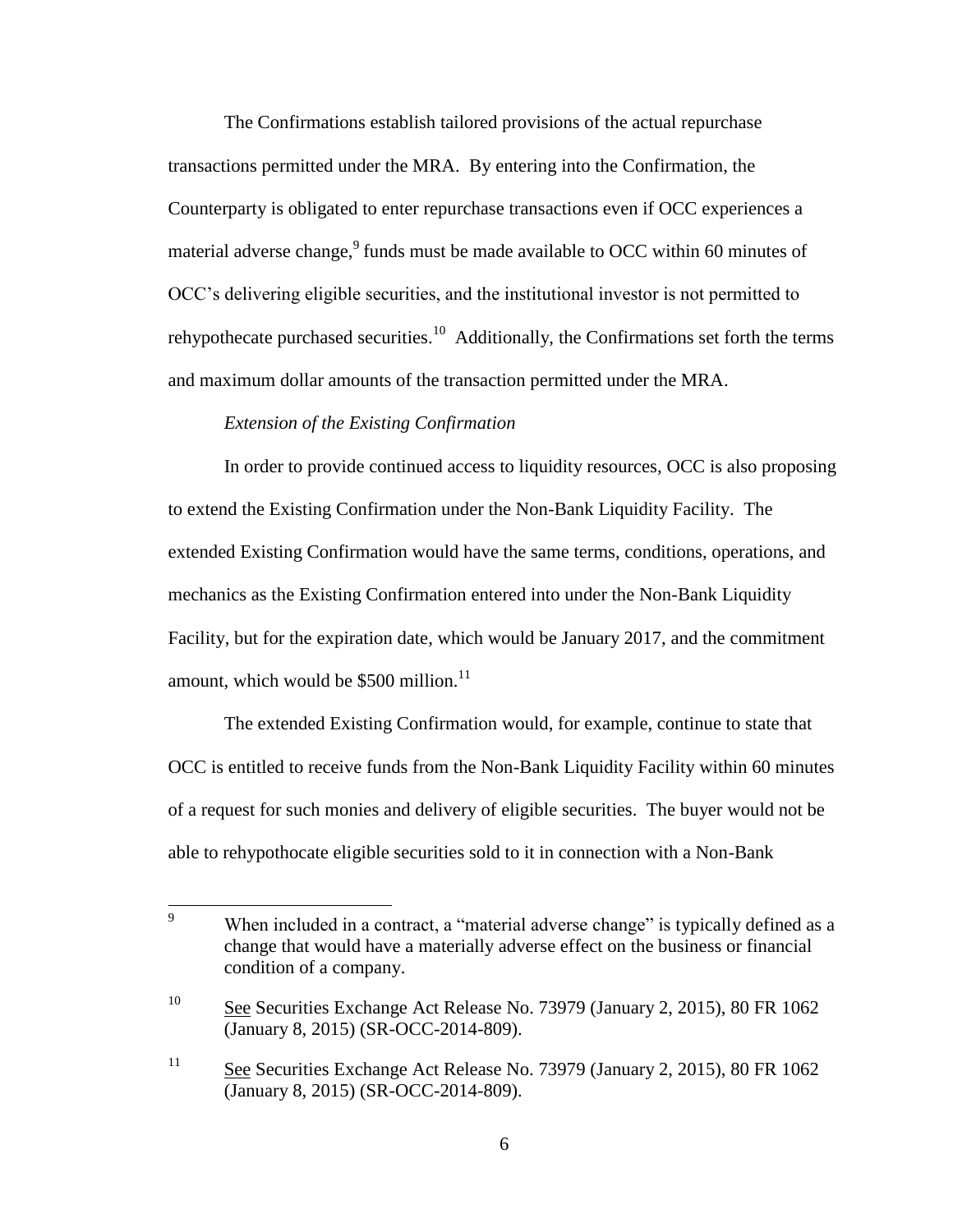Liquidity Facility transaction, and OCC would be able to substitute eligible securities held by the buyer. Additionally, OCC would have early termination rights with respect to any transaction entered into under the Non-Bank Liquidity Facility as well as have additional remedies in the case of "material adverse changes" to OCC. For example, OCC would require that it would not be an event of default if OCC suffers a material adverse change, such as the failure of a clearing member. This provision is important because it provides OCC with certainty of funding, even in adverse or difficult market conditions. This commitment to provide funding would be a key distinction from ordinary repurchase arrangements and a key requirement for OCC.

## *Second Confirmation*

OCC proposes to enter into the Second Confirmation that would permit transactions of up to \$500 million and would expire in June 2016. The proposed Second Confirmation would have the same terms, conditions, operations, and mechanics as the Existing Confirmation of the Non-Bank Liquidity Facility, but for the commitment amount and the term.

The proposed Second Confirmation, with a June 2016 expiration date, would help ensure continued access to a minimum amount of liquidity to OCC by staggering the expiration of the committed liquidity funding sources. OCC's current committed liquidity funding sources, which are its syndicated credit facility<sup>12</sup> and the Existing Confirmation, currently expire each year in October and January, respectively. Staggering the expiration dates of Confirmations under the Non-Bank Liquidity Facility in relationship to each other and in relationship to the other liquidity funding source in

12

See Securities Exchange Act Release No. 76062 (October 1, 2015), 80 FR 64028 (October 22, 2015) (SR-OCC-2015-803).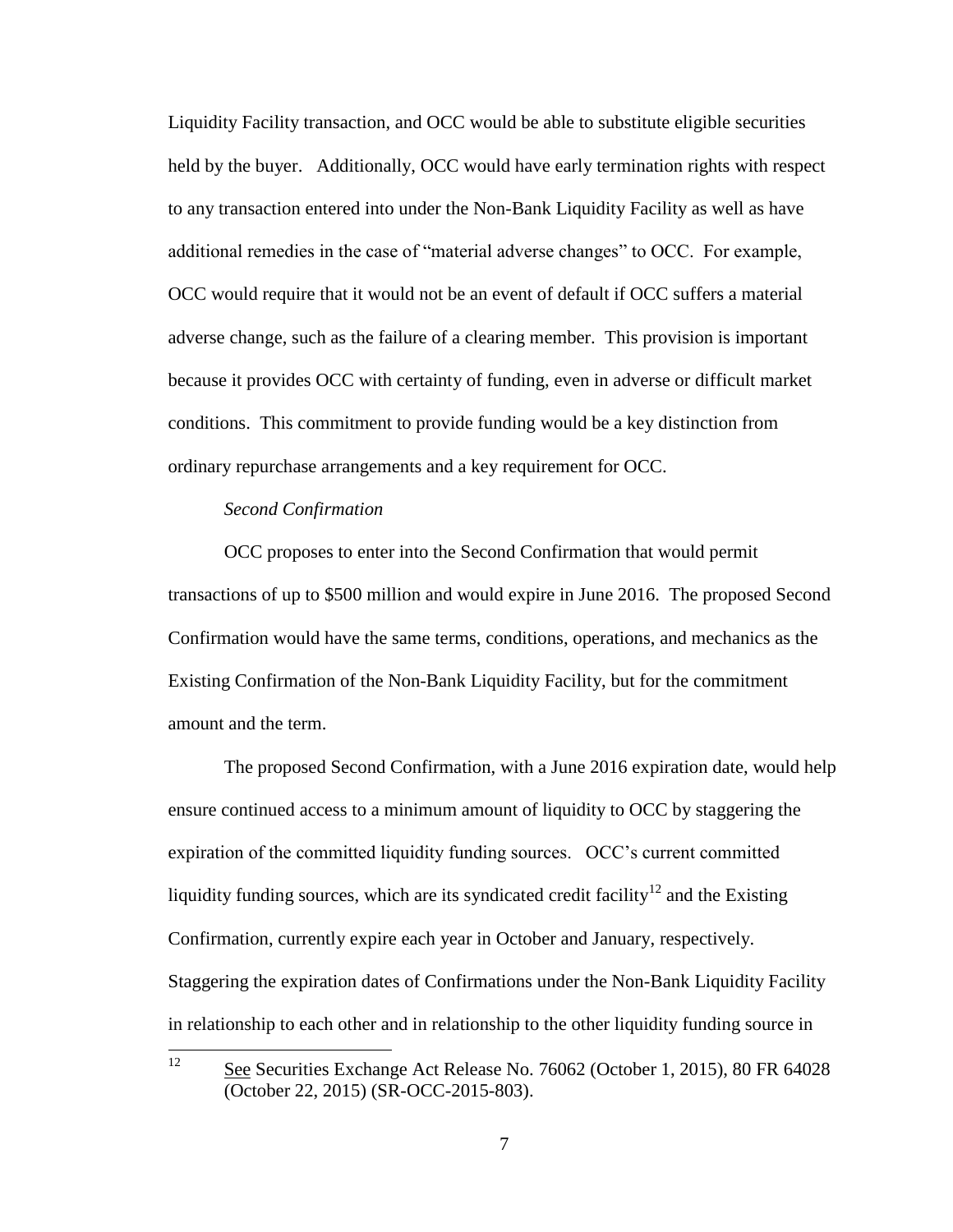OCC's overall liquidity plan would mitigate the risk of a precipitous decrease in OCC's access to liquidity as a result of a an unsuccessful renewal of any one funding source.

#### *Aggregate Commitment Amount under the Non-Bank Liquidity Facility*

OCC's current aggregate committed funding available under its Non-Bank Liquidity Facility (\$1.0 billion) and its bank syndicated credit facility (\$2.0 billion) is \$3.0 billion. OCC is proposing to maintain the aggregate commitment amount under the Non-Bank Liquidity Facility at no lower than \$1.0 billion and no higher than \$1.5 billion, so that the aggregate total funding available is between \$3.0 billion and \$3.5 billion. This would provide OCC with the flexibility to: (i) react to shifting liquidity needs in a swift manner within funding parameters approved by the Commission, and (ii) reallocate the amount of funding available under the Confirmations at the time either of the Confirmations is to be renewed to manage liquidity needs and enhance its ability to ensure continual liquidity resources.

OCC would continue to evaluate the aggregate commitment amount of the Non-Bank Liquidity Facility so that OCC's available liquidity resources remain properly calibrated to its activities and settlement obligations, and to the extent: (i) OCC determines its liquidity needs merit funding levels below the \$1.0 billion or above the \$1.5 billion thresholds for the Non-Bank Liquidity Facility, (ii) OCC should seek to change the terms and conditions of the Non-Bank Liquidity Facility, or (iii) the Counterparty has experienced a negative change to its credit profile or a material adverse change since entering into the Confirmations or the latest renewal of the either Confirmation, OCC would submit a proposal with the Commission for approval first.

8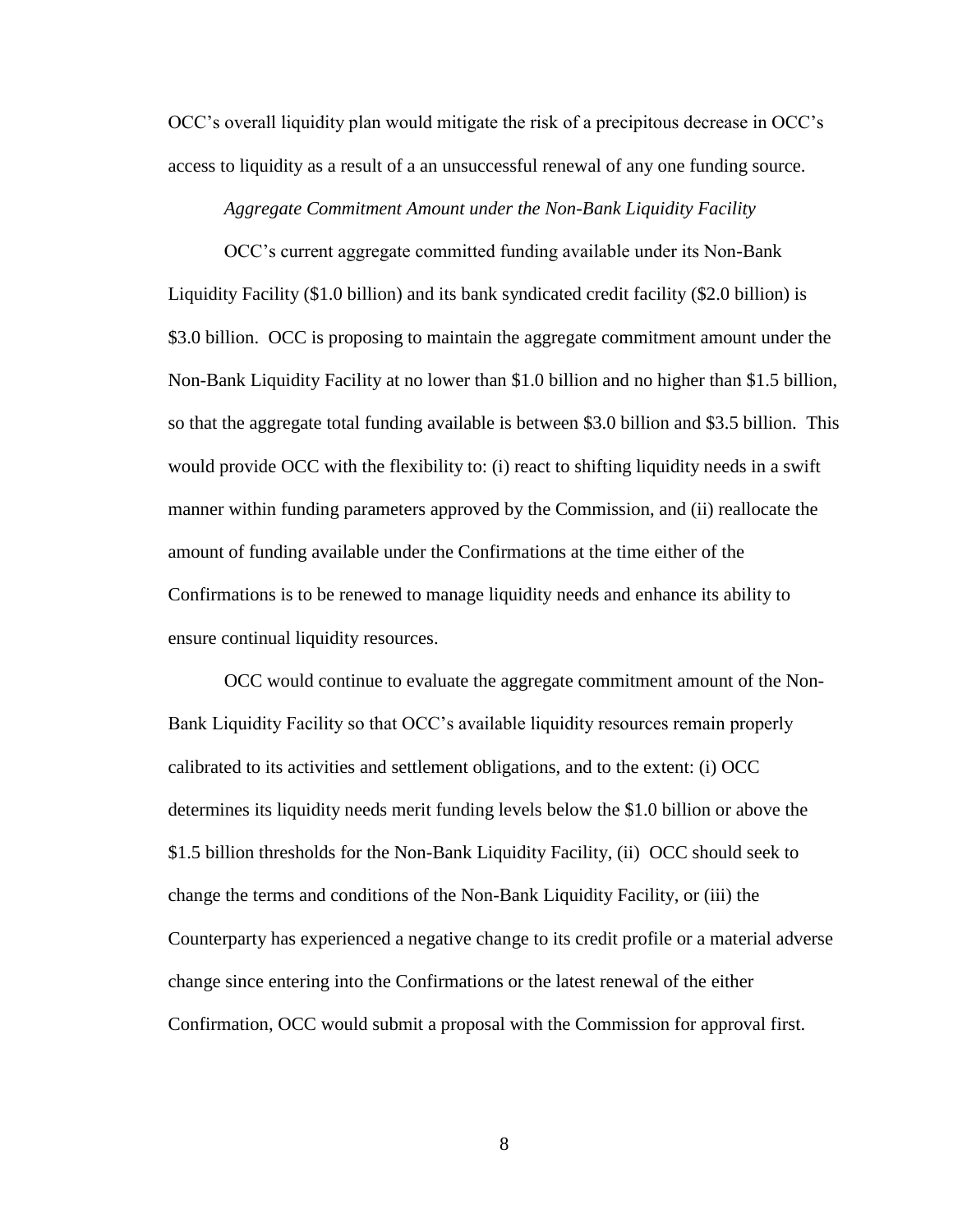### *Anticipated Effect on and Management of Risk*

Completing timely settlement is a key aspect of OCC's role as a clearing agency performing central counterparty services. The extension of the Existing Confirmation would continue to promote the reduction of risks to OCC, its clearing members and the options market in general because it would allow OCC to continue to obtain short-term funds from the Non-Bank Liquidity Facility to address liquidity demands arising out of the default or suspension of a clearing member, in anticipation of a potential default or suspension of clearing members, or the insolvency of a bank or another securities or commodities clearing organization.

The Second Confirmation and the ability to seek an aggregate commitment amount under the Non-Bank Liquidity Facility for no lower than \$1.0 billion and no greater than \$1.5 billion would also help OCC ensure the continued availability of its liquidity resources by embedding the staggered expiration of the committed liquidity funding sources and providing OCC with the flexibility to seek additional funding amounts at the same terms, conditions, operations, and mechanics of the Confirmations.

The MRA, like any liquidity source, would involve certain risks, but OCC would continue to structure the Non-Bank Liquidity Facility to mitigate those risks. Most of these risks are standard in any master repurchase agreement. For example, a buyer could fail to deliver, or delay in delivering, purchased securities to OCC by the applicable Repurchase Date. OCC will address this risk by seeking a security interest from the buyer in that portion of the purchased securities representing the excess of the market value over the Repurchase Price, or by obtaining other comfort from the buyer that the purchased securities will be timely returned. Further, the purchased securities generally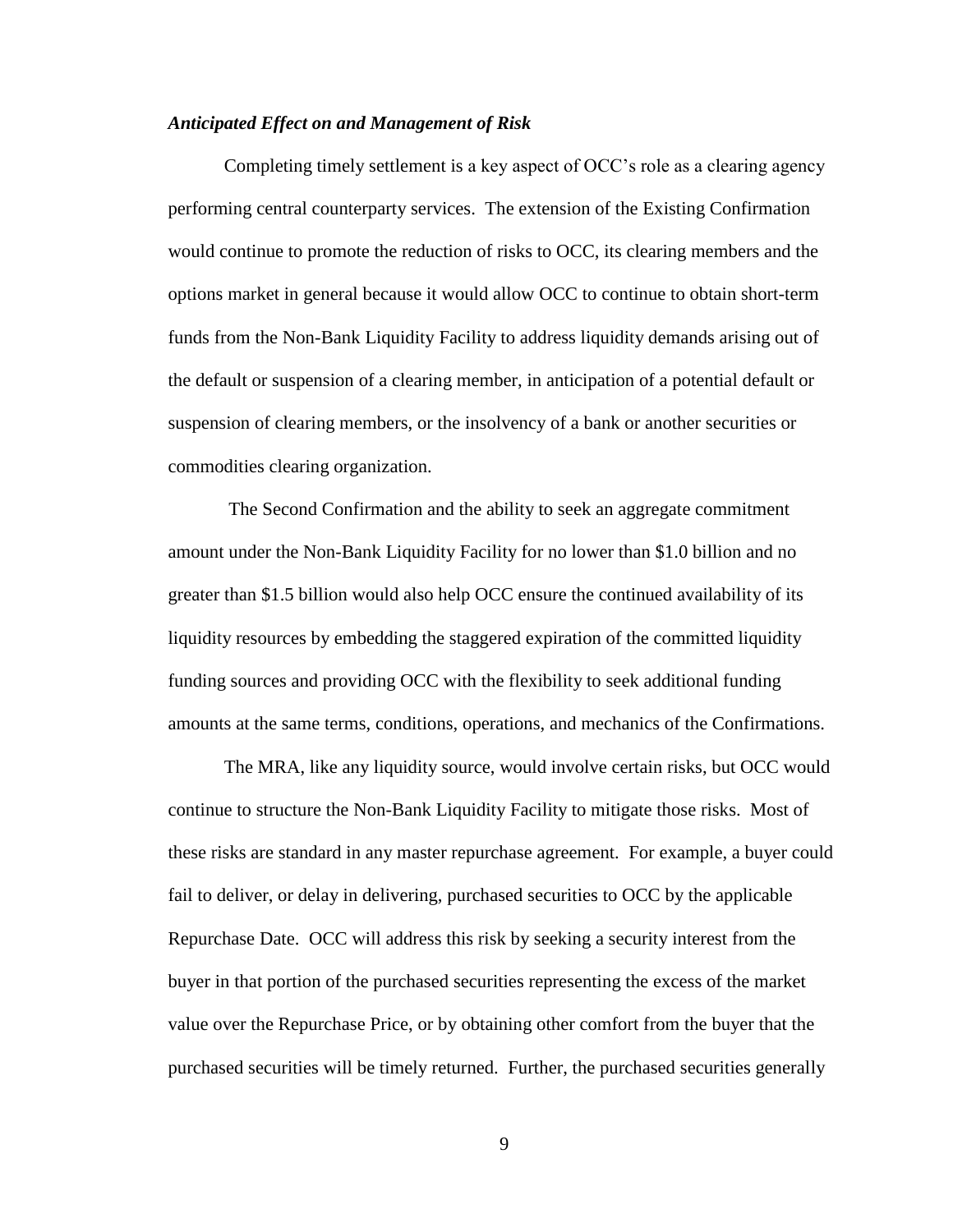will not be "on-the-run" securities, i.e., the most recently issued Treasury securities. The demand in the marketplace for Treasury securities, for uses other than collateral, is much greater for on-the-run Treasury securities, and, therefore, OCC believes buyers will have little incentive to retain the securities transferred by OCC.

The mechanics under the MRA would be structured so that OCC could avoid losses by paying the Repurchase Price. For example, OCC will have optional early termination rights in each Confirmation, under which OCC would be able to accelerate the Repurchase Date of any transaction by providing written notice to the buyer and paying the Repurchase Price. Through this mechanism, OCC can maintain the benefit of the MRA, while mitigating any risk associated with a particular transaction.

The MRA would be structured to avoid potential third-party risks, which are typical of repurchase arrangements. The prohibition on buyer rehypothecation and use of purchased securities, along with OCC's visibility into the buyer's custody account, would reduce the risk to OCC of a buyer default.

As with any repurchase arrangement, OCC is subject to the risk that it may have to terminate existing transactions and accelerate the applicable Repurchase Date with respect to a buyer due to changes in the financial health or performance of the buyer. Terminating transactions could negatively affect OCC's liquidity position. However, any negative effect is reduced by the fact that OCC maintains a number of different financing arrangements, and thus will have access to liquidity sources in the event the MRA is no longer a viable source.

Under the MRA, OCC would be obligated to transfer additional cash or securities as margin in the event the market value of any purchased securities decreases. OCC

10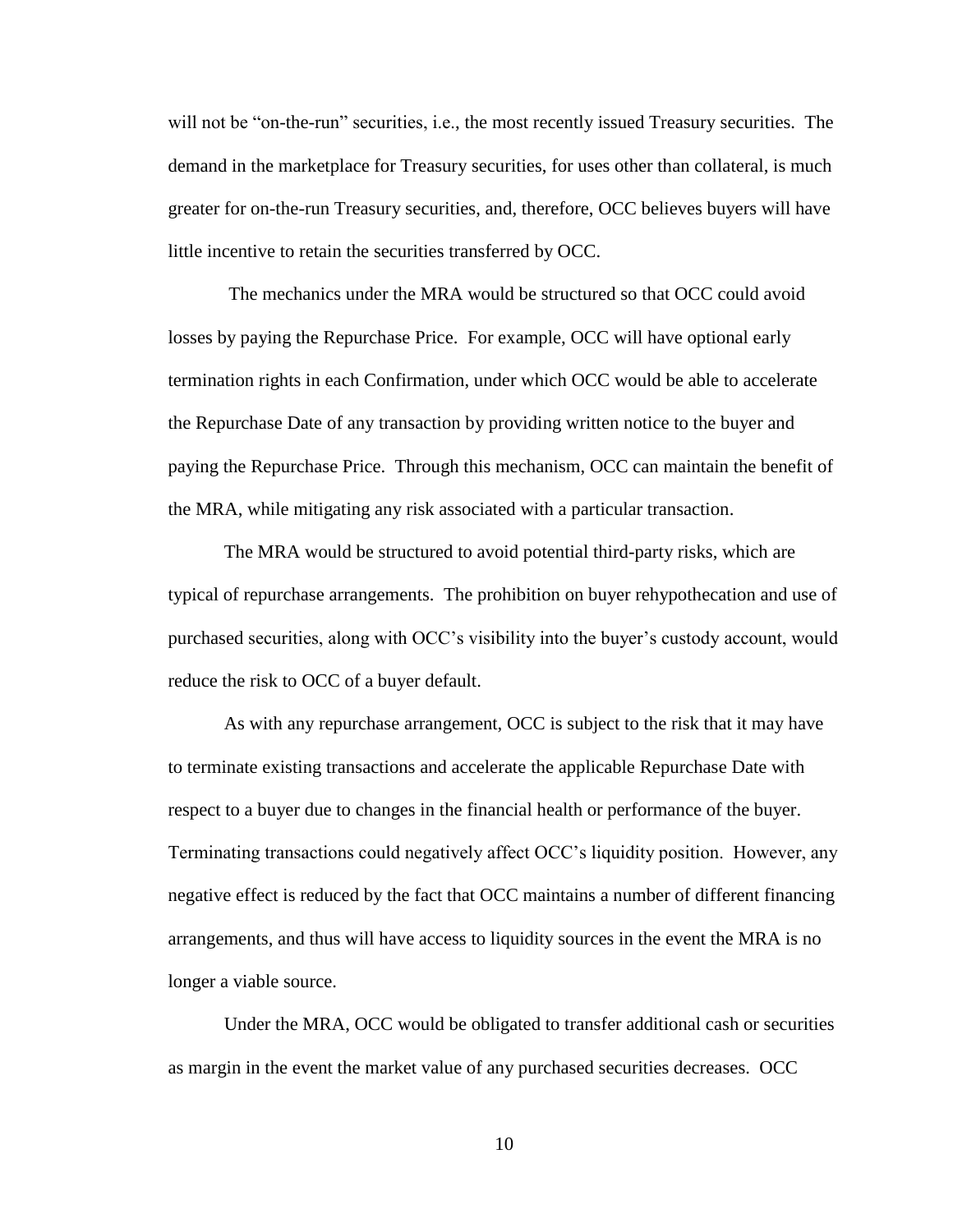seeks to ensure it can meet any such obligation by monitoring the value of the purchased securities and maintaining adequate cash resources to make any required payments. Such payments are expected to be small in comparison to the total amount of cash received for each transfer of purchased securities.

The proposed change would help OCC minimize losses in the event of a default, suspension or insolvency, by allowing it to obtain funds from sources not connected to OCC's clearing members on extremely short notice to ensure clearance and settlement of transactions in options and other contracts without interruption. OCC believes that the reduced settlement risk presented by OCC resulting from the proposed change would correspondingly reduce systemic risk and promote the safety and soundness of the clearing system. The ability to borrow funds from the Non-Bank Liquidity Facility would allow OCC to avoid liquidating margin or clearing fund assets in what would likely be volatile market conditions, which would preserve funds available to cover any losses resulting from the failure of a clearing member, bank or other clearing organization.

Because the proposed change preserves substantially the same terms and conditions as the MRA and the Existing Confirmation, OCC believes that the proposed change would not otherwise affect or alter the management of risk at OCC.

#### *Consistency with the Payment, Clearing and Settlement Supervision Act*

OCC believes the proposed change is consistent with Section  $805(b)(1)$  of the Payment, Clearing and Settlement Supervision Act.<sup>13</sup> The objectives and principles of Section 805(b)(1) of the Payment, Clearing and Settlement Supervision Act specify the

13 <sup>13</sup> 12 U.S.C. 5464(b)(1).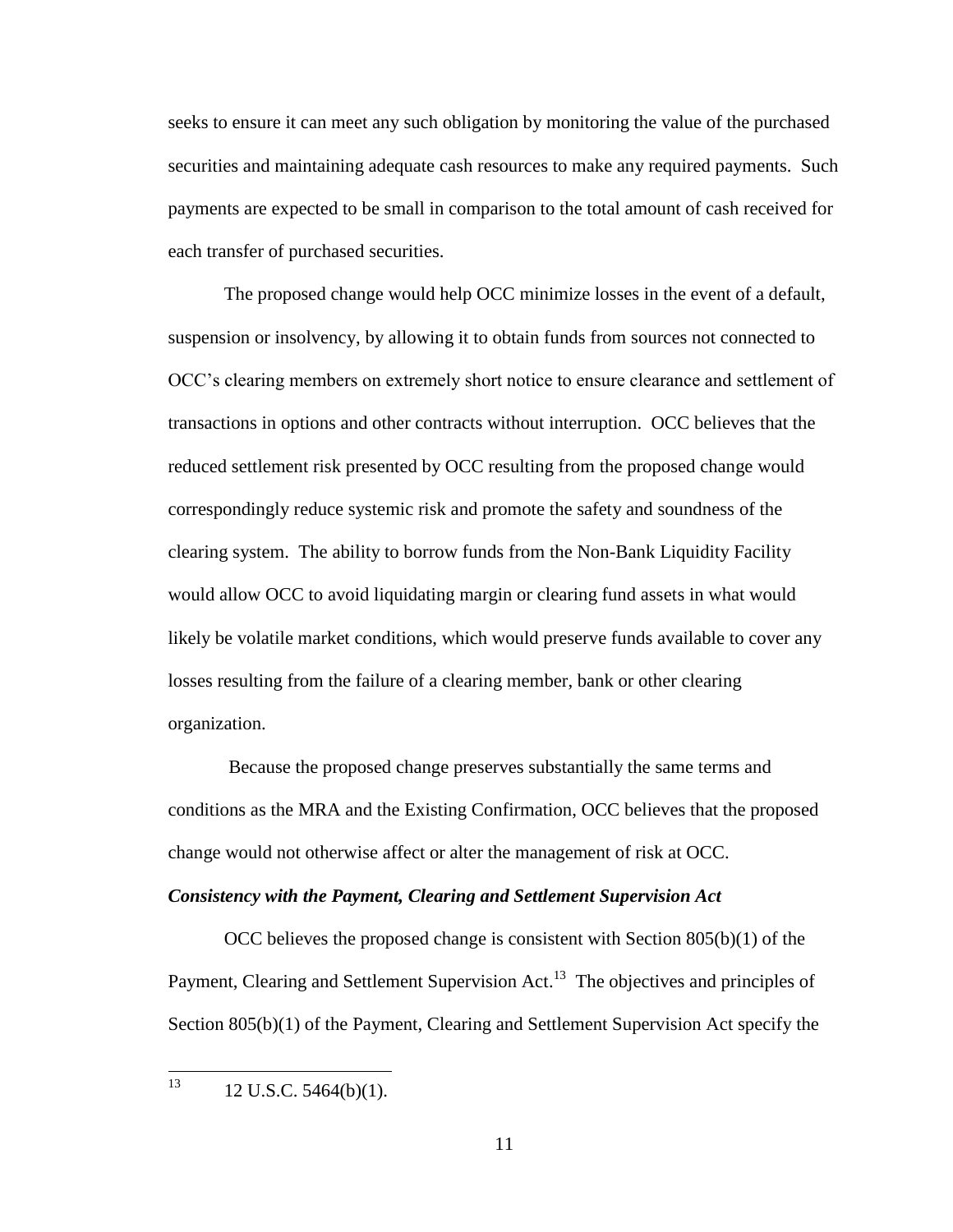promotion of robust risk management, promotion of safety and soundness, reduction of systemic risks, and support of the stability of the broader financial system.<sup>14</sup> OCC believes that the proposed change would promote these objectives because the proposed Confirmations would provide OCC with an additional source of committed liquidity to meet its settlement obligations while at the same time being structured to mitigate certain operational risks, as described above, that arise in connection with this committed liquidity source.

#### III. Date of Effectiveness of the Advance Notice, and Timing for Commission Action

The proposed change may be implemented if the Commission does not object to the proposed change within 60 days of the later of (i) the date that the proposed change was filed with the Commission or (ii) the date that any additional information requested by the Commission is received. OCC shall not implement the proposed change if the Commission has any objection to the proposed change.

The Commission may extend the period for review by an additional 60 days if the proposed change raises novel or complex issues, subject to the Commission providing OCC with prompt written notice of the extension. The proposed change may be implemented in less than 60 days from the date the advance notice is filed, or the date further information requested by the Commission is received, if the Commission notifies OCC in writing that it does not object to the proposed change and authorizes OCC to implement the proposed change on an earlier date, subject to any conditions imposed by the Commission.

OCC shall post notice on its website of proposed changes that are implemented.

 $14$ Id.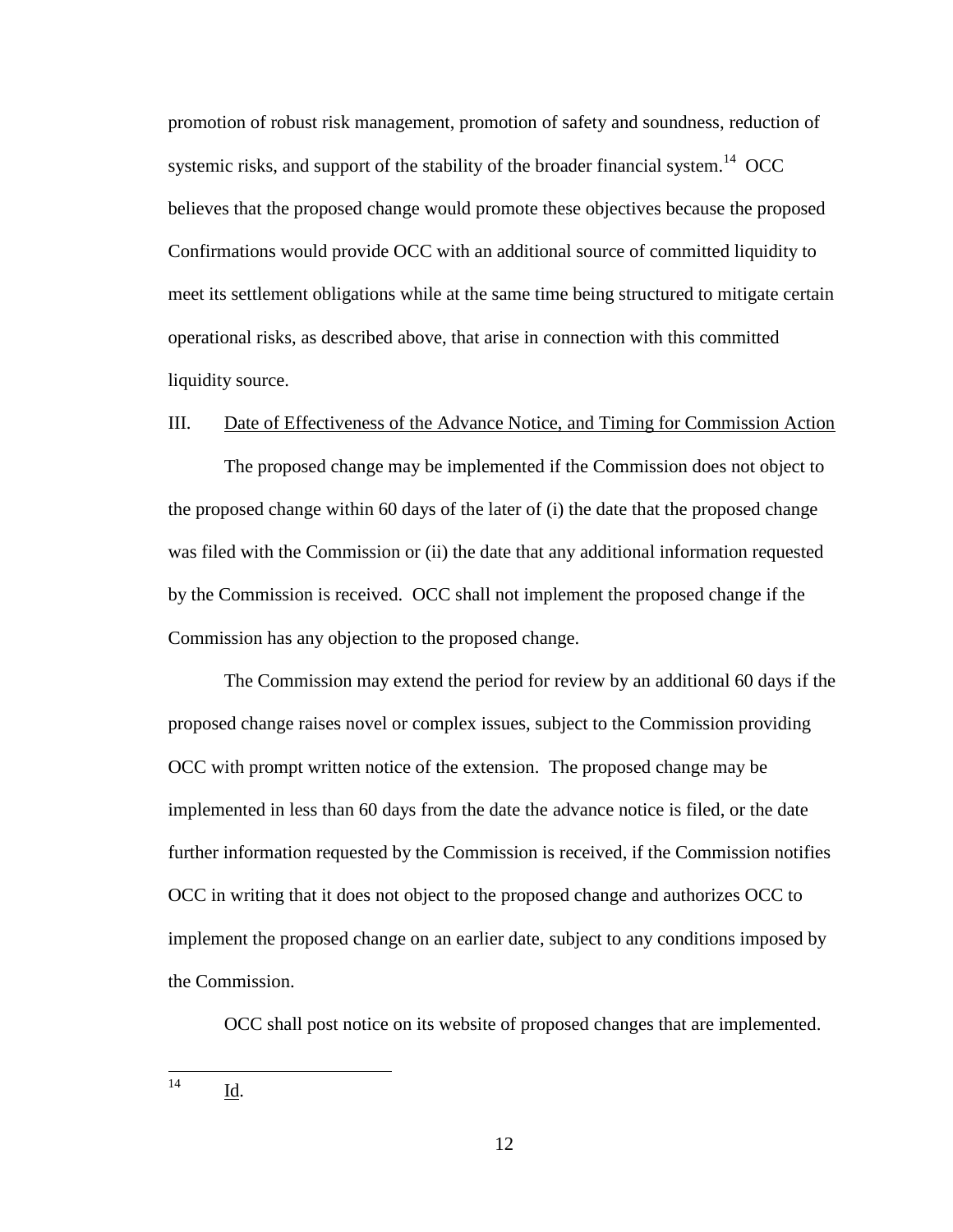The proposal shall not take effect until all regulatory actions required with respect to the proposal are completed.

#### IV. Solicitation of Comments

Interested persons are invited to submit written data, views and arguments concerning the foregoing. Comments may be submitted by any of the following methods:

## Electronic Comments:

- Use the Commission's Internet comment form (http://www.sec.gov/rules/sro.shtml); or
- Send an e-mail to rule-comments@sec.gov. Please include File Number SR-OCC-2015-805 on the subject line.

### Paper Comments:

• Send paper comments in triplicate to Secretary, Securities and Exchange Commission, 100 F Street, NE, Washington, DC 20549-1090.

All submissions should refer to File Number SR-OCC-2015-805. This file number should be included on the subject line if e-mail is used. To help the Commission process and review your comments more efficiently, please use only one method. The Commission will post all comments on the Commission's Internet website (http://www.sec.gov/rules/sro.shtml). Copies of the submission, all subsequent amendments, all written statements with respect to the advance notice that are filed with the Commission, and all written communications relating to the advance notice between the Commission and any person, other than those that may be withheld from the public in accordance with the provisions of 5 U.S.C. 552, will be available for website viewing and